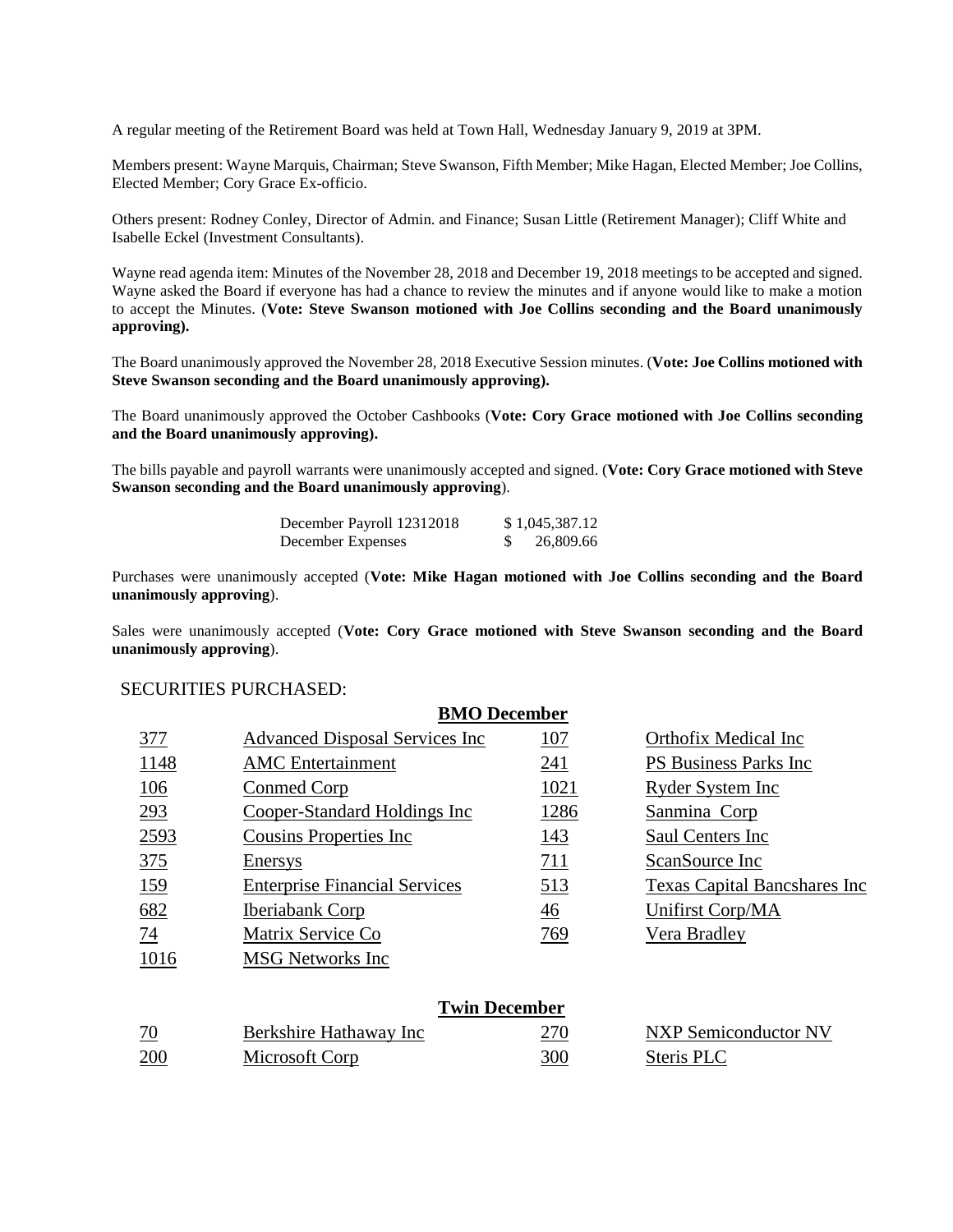## **Hillswick November**

| 30000 |  | US Treasury Note 1.625% 10/31/23 |
|-------|--|----------------------------------|
|       |  |                                  |

# **Lyrical November**

| 2712 | Arrow Electronics Inc |  |
|------|-----------------------|--|
|      |                       |  |

### SECURITIES SOLD:

## **BMO December**

| 361            | <b>American Assets Trusts Inc</b>                | 360  | <b>ICF</b> International Inc      |
|----------------|--------------------------------------------------|------|-----------------------------------|
| $\frac{48}{5}$ | <b>American Equity Investment Life Insurance</b> | 893  | Independent Bank Corp/MI          |
| 299            | Angiodynamics Inc                                | 671  | <b>Iridium Communications Inc</b> |
| 85             | Argo Group International Holdings                | 182  | Merit Medical Systems Inc         |
| <u>109</u>     | <b>Black Hills Corp</b>                          | 1429 | Meritor Inc                       |
| <u>1276</u>    | Cohu Inc                                         | 3730 | <b>RPT</b> Realty                 |
| <u>1277</u>    | <b>Customers Bancorp Inc</b>                     | 2033 | Southwestern Energy Co            |
| 113            | Eagle Bancorp                                    | 4602 | <b>SRC</b> Energy Inc             |
| <u>196</u>     | Emcor Group Inc                                  | 4578 | Travelport                        |
| 245            | <b>Exterran Corp</b>                             | 737  | Treehouse Foods Inc               |
| <u>484</u>     | Franklin Financial Network Inc                   | 348  | <b>Trico Bancshares</b>           |
| 240            | Horace Mann Educators Corp                       | 1717 | <b>TTM</b> Technologies Inc       |

### **Twin December**

| $\overline{10}$ | Anthem Inc.                   | 170 |
|-----------------|-------------------------------|-----|
| 650             | <b>Applied Materials Inc.</b> | 100 |

## **Twin November**

| $\underline{30}$ | Abvie Inc                     | 100              | <b>International Game Technology</b>   |
|------------------|-------------------------------|------------------|----------------------------------------|
| $\frac{30}{5}$   | Accenture Plc                 | $\underline{50}$ | ITT Inc                                |
| $\underline{30}$ | Adobe Inc                     | $\underline{30}$ | Jack Henry & Associates Inc            |
| 150              | Ally Financial Inc            | $\overline{10}$  | Johnson & Johnson                      |
| $\underline{10}$ | Alphabet Inc-Cl A             | <u>100</u>       | JP Morgan Chase & Co                   |
| 10               | Amazon.com Inc                | 220              | Kimco Realty Corp                      |
| 30               | Amgen Inc                     | $\underline{50}$ | <b>Lazard</b> Ltd                      |
| 150              | Annaly Capital Management Inc | $\frac{30}{2}$   | Lear Corp                              |
| 50               | <b>AO</b> Smith Corp          | $\underline{50}$ | Liberty Media Corp-Liberty Formula One |
| 100              | Apple Inc                     | $\underline{50}$ | Lincoln National Corp                  |
| $\underline{50}$ | <b>Applied Materials Inc.</b> | <u>150</u>       | Marathon Oil Corp                      |
| $\underline{50}$ | Archer-Daniels-Midland Inc    | $\underline{50}$ | <b>Marathon Petroleum Corp</b>         |
| 30               | Arrow Electronics Inc         | <u>100</u>       | Merck & Co Inc                         |
| 250              | AT&T Inc                      | $\overline{20}$  | Micron Technology Inc                  |
|                  |                               |                  |                                        |

| <b>ICF</b> International Inc |
|------------------------------|
| Independent Bank Corp/MI     |
| Iridium Communications Inc   |
| Merit Medical Systems Inc    |
| Meritor Inc                  |
| <b>RPT</b> Realty            |
| Southwestern Energy Co       |
| <b>SRC</b> Energy Inc        |
| Travelport                   |
| Treehouse Foods Inc          |
| <b>Trico Bancshares</b>      |
| <b>TTM</b> Technologies Inc  |

Jack Henry & Associates Inc Nvidia Corp

| <b>International Game Technology</b>   |
|----------------------------------------|
| <b>ITT</b> Inc                         |
| Jack Henry & Associates Inc            |
| Johnson & Johnson                      |
| JP Morgan Chase & Co                   |
| Kimco Realty Corp                      |
| Lazard Ltd                             |
| Lear Corp                              |
| Liberty Media Corp-Liberty Formula One |
| <b>Lincoln National Corp</b>           |
| Marathon Oil Corp                      |
| Marathon Petroleum Corp                |
| Merck & Co Inc                         |
| Micron Technology Inc                  |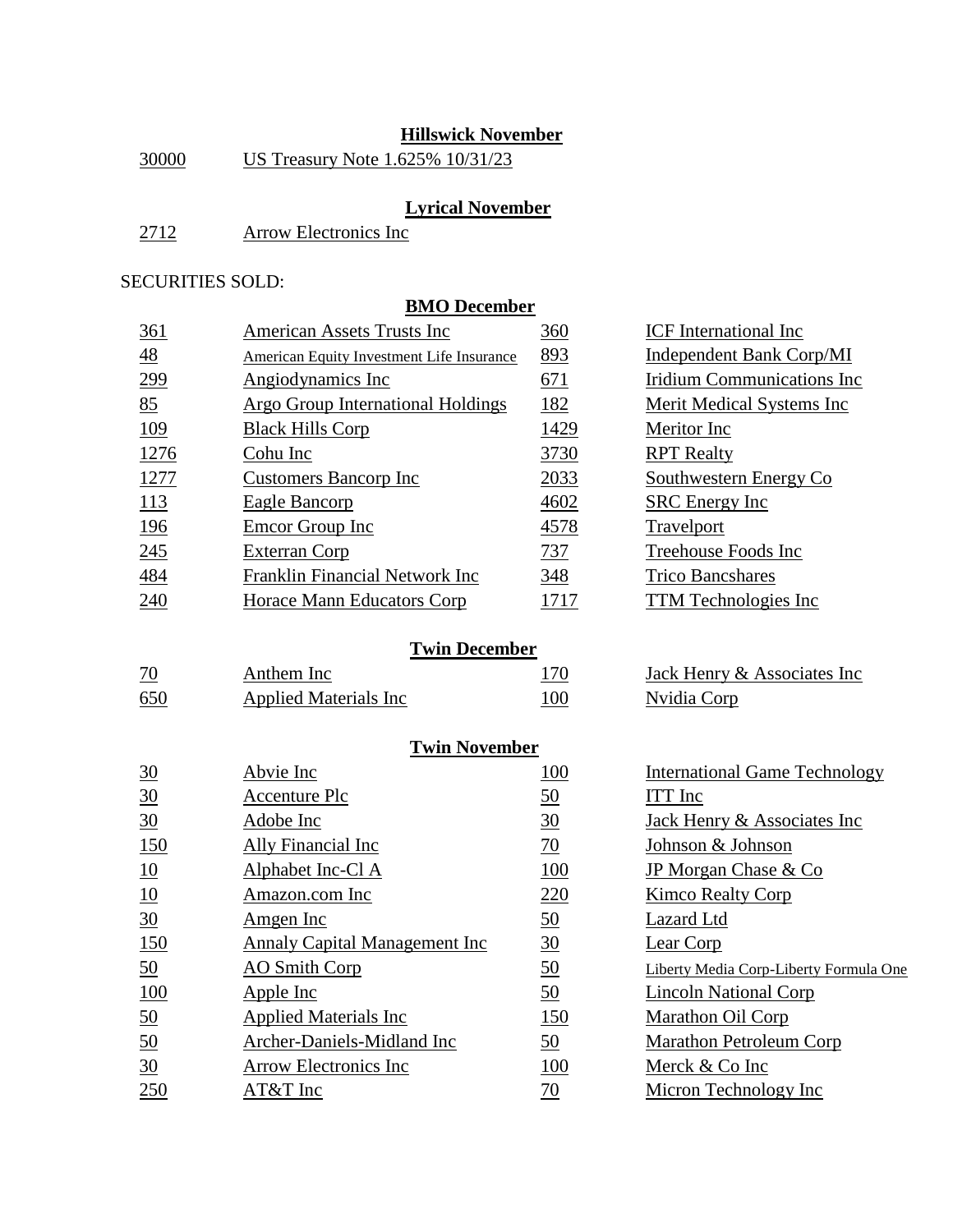| <u>50</u>        | <b>Athene Holding Ltd</b>             | 160              | Microsoft Inc                       |
|------------------|---------------------------------------|------------------|-------------------------------------|
| $\frac{30}{5}$   | <b>Automatic Data Processing Inc</b>  | 100              | Mondelez International Inc          |
| 350              | <b>Bank of America Corp</b>           | $\underline{50}$ | <b>National Instruments Corp</b>    |
| $\underline{50}$ | Baxter International Inc              | $\underline{50}$ | <b>Newmont Mining Corp</b>          |
| $\frac{30}{5}$   | Berkshire Hathaway Inc                | 100              | <b>News Corp</b>                    |
| 100              | Bristol-Myers Squibb Co               | $\frac{30}{5}$   | Nike Corp                           |
| $\frac{30}{5}$   | CH Robinson Worldwide Inc             | 30               | Occidental Petroleum Corp           |
| $\overline{20}$  | <b>Chevron Corp</b>                   | 100              | <b>OGE Energy Corp</b>              |
| 100              | Chimera Investment Corp               | 100              | Old Republic International Corp     |
| 100              | Cisco Systems Inc                     | 100              | <b>Oracle Corp</b>                  |
| 150              | Citigroup Inc                         | 150              | <b>Paramount Group Inc</b>          |
| 150              | Coco-Cola Co                          | 100              | PepsiCo Inc                         |
| <b>100</b>       | <b>Comcast Corp</b>                   | 160              | Pfizer Inc                          |
| 100              | ConocoPhillips                        | <b>100</b>       | Proctor & Gamble Co                 |
| $\frac{30}{5}$   | Copart Inc                            | 100              | Prologis Inc                        |
| 100              | Cubesmart                             | 70               | Public Service Enterprise Group     |
| 30.12            | <b>CVS Health Corp</b>                | 100              | PulteGroup Inc                      |
| $\overline{20}$  | Darden Restaurants Inc                | $\frac{30}{5}$   | <b>Regal Beloit Corp</b>            |
| <b>100</b>       | Domtar Corp                           | 30               | Robert Half International Inc       |
| $\frac{30}{5}$   | Dover Corp                            | $\frac{30}{5}$   | Salesforce.com Inc                  |
| <b>100</b>       | DowDuPont Inc                         | $\frac{30}{5}$   | Schlumberger Ltd                    |
| $\frac{70}{2}$   | East West Bancorp Inc                 | $\underline{20}$ | Snap-On Inc                         |
| <u>50</u>        | <b>Eaton Corp Plc</b>                 | 50               | Southwest Airline Co                |
| $\frac{30}{5}$   | Eli Lilly & Co                        | $\overline{70}$  | <b>Starbucks Corp</b>               |
| 100              | <b>Exelon Corp</b>                    | $\frac{30}{5}$   | <b>State Street Corp</b>            |
| $\overline{20}$  | <b>Expeditors International of WA</b> | $\frac{70}{2}$   | <b>Tyson Foods Inc</b>              |
| <b>100</b>       | Exxon Mobil Corp                      | 30               | <b>United Technologies Corp</b>     |
| $\underline{50}$ | Facebook Inc                          | 30               | <b>UnitedHealth Group Inc</b>       |
| 150              | <b>FirstEnergy Corp</b>               | $\frac{30}{5}$   | <b>Valero Energy Corp</b>           |
| $\frac{30}{5}$   | <b>FMC Corp</b>                       | 100              | Verizon Communications Inc          |
| $\frac{30}{5}$   | Foot Locker Inc                       | $\underline{50}$ | <b>Walgreens Boots Alliance Inc</b> |
| <b>100</b>       | Gap Inc                               | $\frac{30}{5}$   | <b>Walmart</b> Inc                  |
| 100              | General Motors Co                     | $\overline{70}$  | <b>Walt Disney Co</b>               |
| 100              | <b>Gentex Corp</b>                    | 100              | Wells Fargo & Co                    |
| 100              | Hawaiian Electric Industries Inc      | <u>70</u>        | Williams-Sonoma Inc                 |
| 150              | Host Hotels & Resorts Inc             | $\frac{30}{5}$   | Zendesk Inc                         |
| <u>50</u>        | <b>Ingersoll-Rand Plc</b>             | $\frac{30}{5}$   | <b>Zillow Group Inc</b>             |
| 150              | <b>Intel Corp</b>                     |                  |                                     |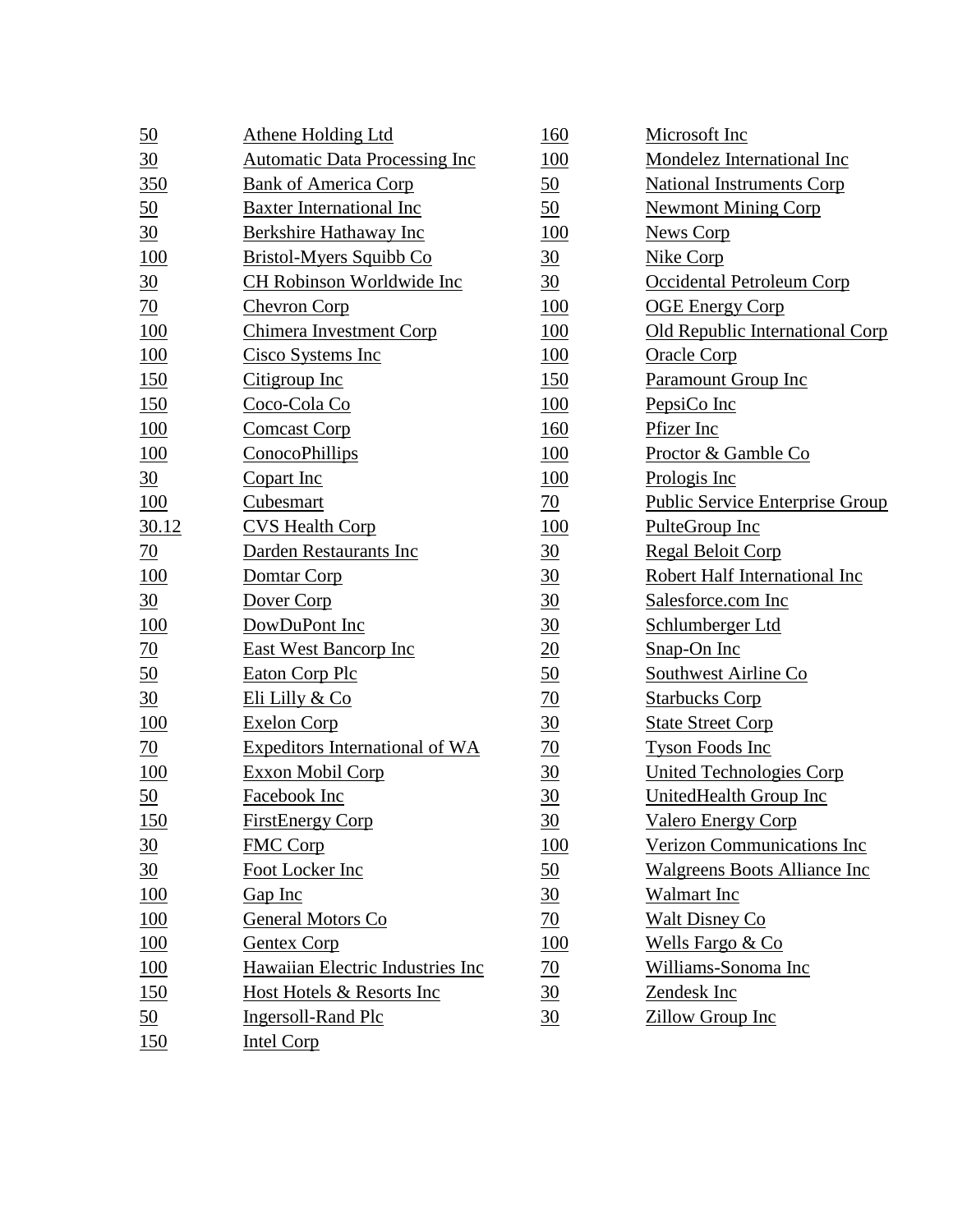The Board unanimously approved the following new members: **None**

The Board noted with sympathy the passing of **Bertram Russell**, Retired Police Officer, did 12/17/2018

The Board unanimously approve the following retirements**: None**

Approvals received from PERAC: **None**

Cliff White and Isabelle Eckel of MS/Graystone provided a review of the systems Investment Profile. Cliff recommends increasing the current investment policy target of alternatives from 12% to 22%. He explained this change will likely take 5 to 10 yrs. to be fully realized. Cliff explained they are also proposing to reduce the bond exposure from 20% to 18% and equities exposure from 61% to 52%. The 20-year forecast assumption increases the return from 9.1% to 9.5%, the volatility reducing from 10.6% to 10.5% and, the probability of loss reducing from 19.20% to 18%. Cliff explained he will provide a new Investment Policy with the proposed changes for the Board to vote on at the January  $30<sup>th</sup>$  Board Meeting.

Cliff and Isabelle provided some educational information to the Board on Capital Markets, putting 2018 into context and MS/Graystones current outlook for 2019.

Cliff and Isabelle reviewed portfolio performance as of November 30, 2018 with a 1-month Return of -1.19 vs. the Strategic Benchmark of +.72% and a YTD return of -2.44% vs. the Strategic Benchmark of -.98%. Cliff and the Board discussed Lyrical's Performance with a 1 month return of +4.37 vs. the Russell 1000 Value benchmark of +2.99 and a YTD underperforming return of -7.56% vs. the benchmark of +1.48. Isabelle explained she spoke with the Morgan Stanley analyst and there have been no changes in the company. They will be meeting again in the 1<sup>st</sup> quarter and will update us after the meeting. Cliff explained he is still confident and recommends having patience with Lyrical. He also explained he recommends giving a manager a full market cycle (roughly 2 yrs.) provided there have not been any changes in the company and they have not deviated from what they were hired to do. He cautioned against the board adopting a firm rule for handling underperforming managers because it would have the undesirable effect of terminating a manager at the wrong time and realizing the underperformance loss. He explained he is still confident in Lyrical and wouldn't be surprised if in a couple of months, they are outperforming their benchmark. Wayne explained the Board would like to be kept appraised and would also like to know what happens at the  $1<sup>st</sup>$  Quarter meeting.

Rodney Conley, Dir. of Admin. and Finance reviewed PERAC Memo's and other items of interest.

• PERAC Memo #2 - **Scheduled PERAC training in Danvers 3/21 10AM – 1PM (snow date 3/28).**

Rodney reviewed, and the Board unanimously approved the FY20 Retirement Budget (**Vote: Cory Grace motioned with Joe Collins seconding and the Board unanimously approving**).

4:05PM Cliff and Isabelle left the meeting. Board thanked them for their time.